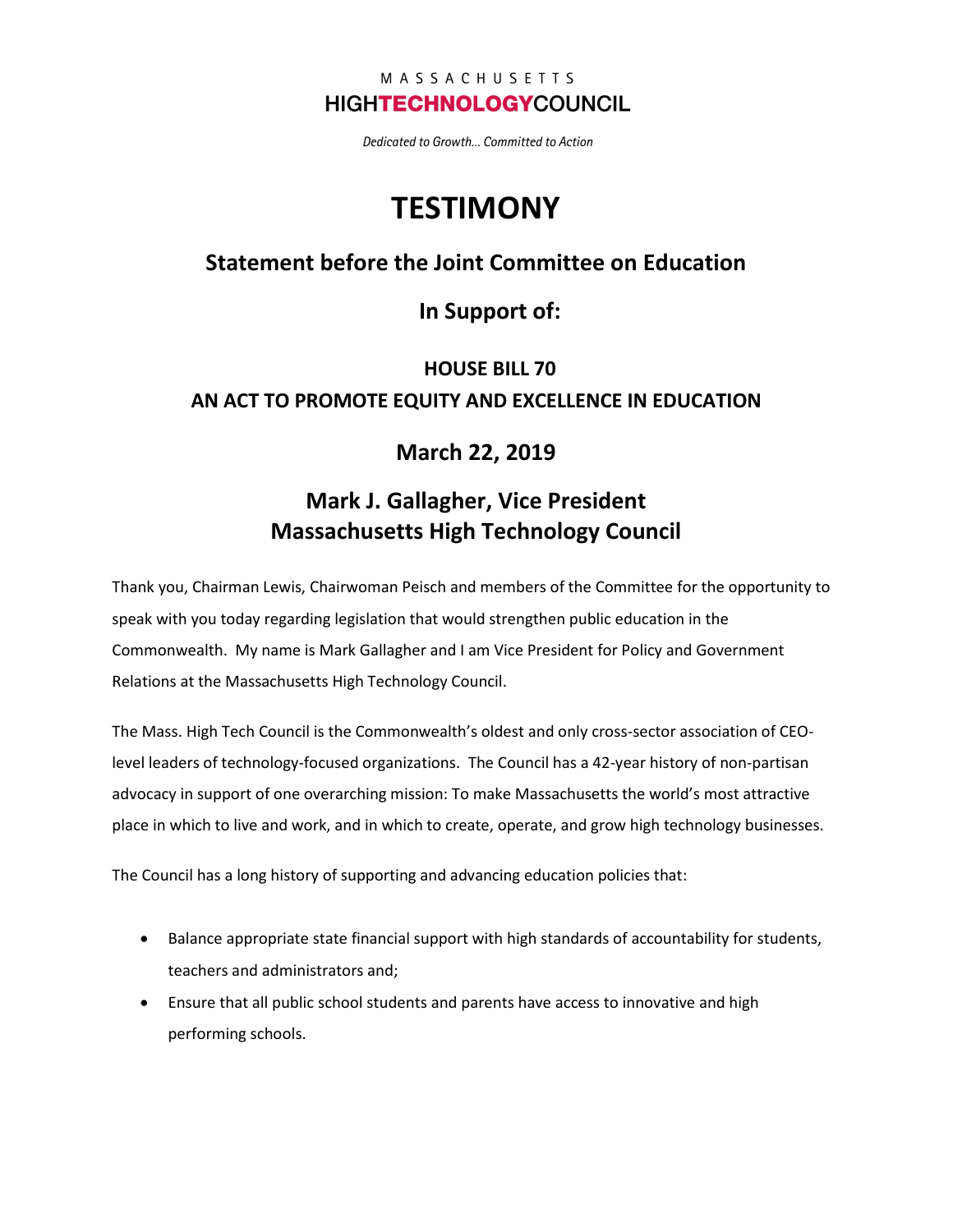On behalf of the Council and its members, I want to offer testimony today in support of House Bill 70, An Act to Promote Equity and Excellence in Education, and highlight this legislation's impacts on our technology economy and expanding the availability of economic opportunities for our fellow citizens.

The Council is a proud affiliate of the Massachusetts Business Alliance for Education. Earlier this week we joined with more than 40 other MBAE members, affiliates and collaborators in a letter urging you and your colleagues to advance legislation that balances state investment, student assessment standards and educator empowerment and accountability. The Council believes that House Bill 70 embodies those key principles and we ask that you and your colleagues support the bill.

In 2015, Council leaders joined with economic development experts and graduate data science faculty and students at Worcester Polytechnic Institute to develop the Massachusetts Technology, Talent and Economic Reporting System or "MATTERS," a 50-state competitiveness dashboard which is freely available to anyone via our website.

The MATTERS system allows anyone to access key talent, cost and economic data and to use that data to benchmark Massachusetts against any other state or group of states. When it comes to talent, Massachusetts has a lot to be proud of.

- Massachusetts ranks first in the MATTERS' Talent Index. (Source: MATTERS)
- The percentage of the Massachusetts workforce with a bachelor's degree or higher is the highest in the nation at more than 44%. (Source: MATTERS/NSF)
- Technology employment makes up 15% of overall employment in Massachusetts, the 6th highest level in the country. (Source: MATTERS/NSF)

But MATTERS-based analyses of talent data have shown that Massachusetts can be one of the most difficult states in which to hire technology talent due to enormous demand that is outstripping the available supply of talent. This imbalance presents an ongoing and significant challenge for our local technology employers and is a primary focus of the High Tech Council's efforts. These elevated levels of demand and hiring difficulty are indicators of the tech sector's strength, but if left unaddressed they could be a constraint on our region's ability to expand and remain a leader.

Today, we respectfully ask you to view these talent supply-demand dynamics through an additional, related frame. One that is focused not only on the challenges it presents to employers but on the

2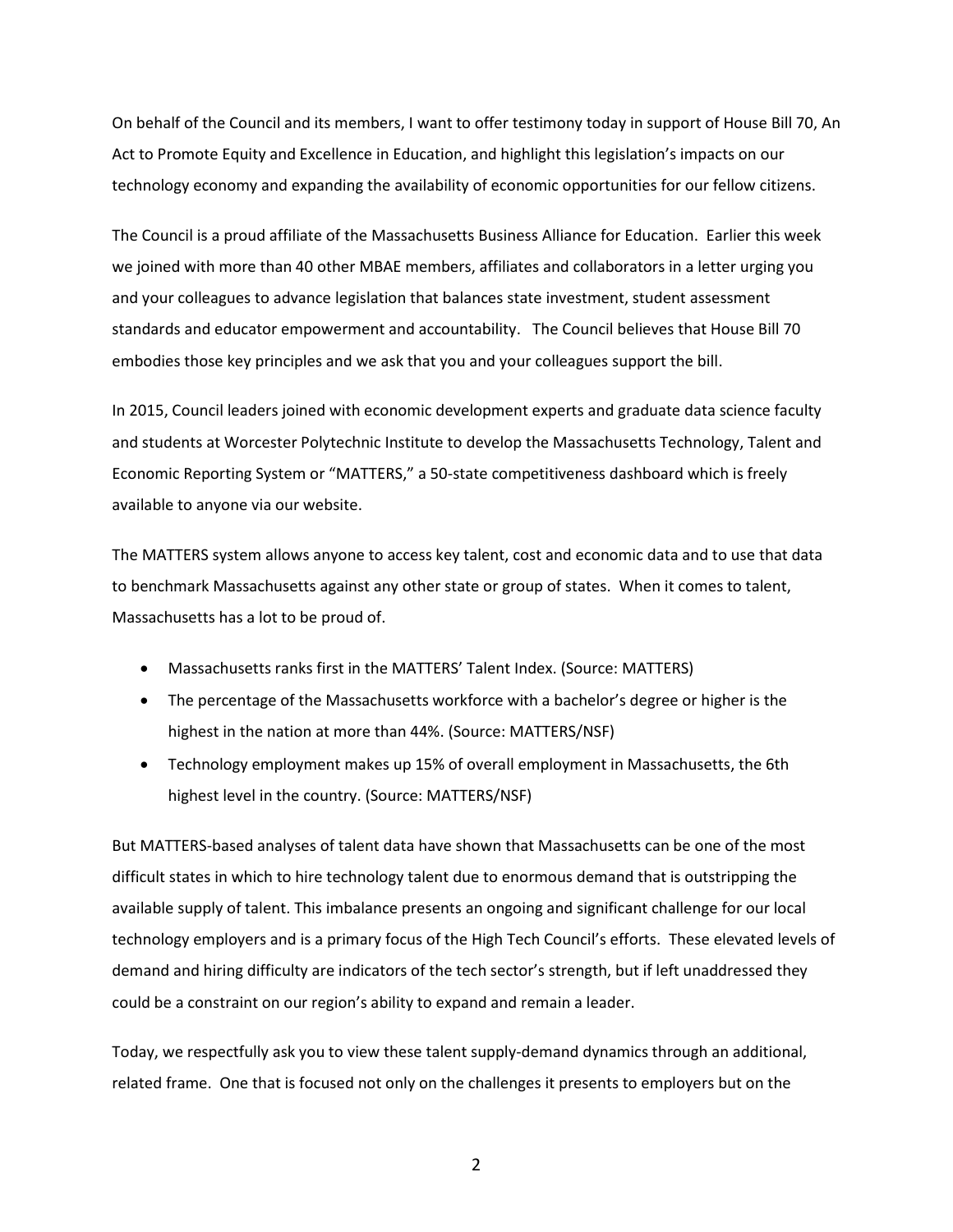opportunities it presents for our citizens, including today's school age children. The growing demand for technology talent is rapidly expanding the opportunities available to those who have the necessary STEM and other career-readiness skills.

Council leaders recognize that the continued improvement of Massachusetts' public schools is one of the most important challenges and opportunities we face in our efforts to both meet this economic need and address important social challenges faced by the Commonwealth. Specifically, Massachusetts must maintain and enhance the quality achieved by many public school districts, while redoubling efforts to close and eliminate persistent achievement gaps that cause too many school children to be illprepared for employment in the 21<sup>st</sup> century economy.

The Commonwealth is blessed with a public school system that is the envy of the nation. On the whole, our public schools outperform those in other states and the Education Reform Act of 1993 was a driving force in creating that success. Through the Education Reform Act, the Commonwealth made a renewed commitment to its public schools by increasing resources, applying rigorous assessments, enhancing accountability and catalyzing innovation though the creation of public charter schools.

Since 1993 Massachusetts leaders, including many of you, have chosen to take other key steps to improve our public schools, including the passage of the Race to the Top legislation in 2010, which have allowed our public school system to make additional incremental improvements.

But two troubling facts remain today. First, all our children will live in a world where global competition and the  $21^{st}$  Century economy require evermore complex skills and evolving knowledge to succeed. Second, far too many of our children remain trapped in underperforming schools that can hamper, rather than enhance, their chances of success. The social and economic consequences of failing to meet these challenges are enormous.

These challenges, however, also present an incredible opportunity that we are well-positioned to seize if we are willing to do so. We must choose to pursue that opportunity relentlessly, so that  $21^{st}$  Century employers will think it unimaginable to not locate in Massachusetts and all our children and their parents will know that our public schools provide a clear path to limitless opportunity.

House Bill 70 takes a significant and timely step in that direction. The legislation would:

3